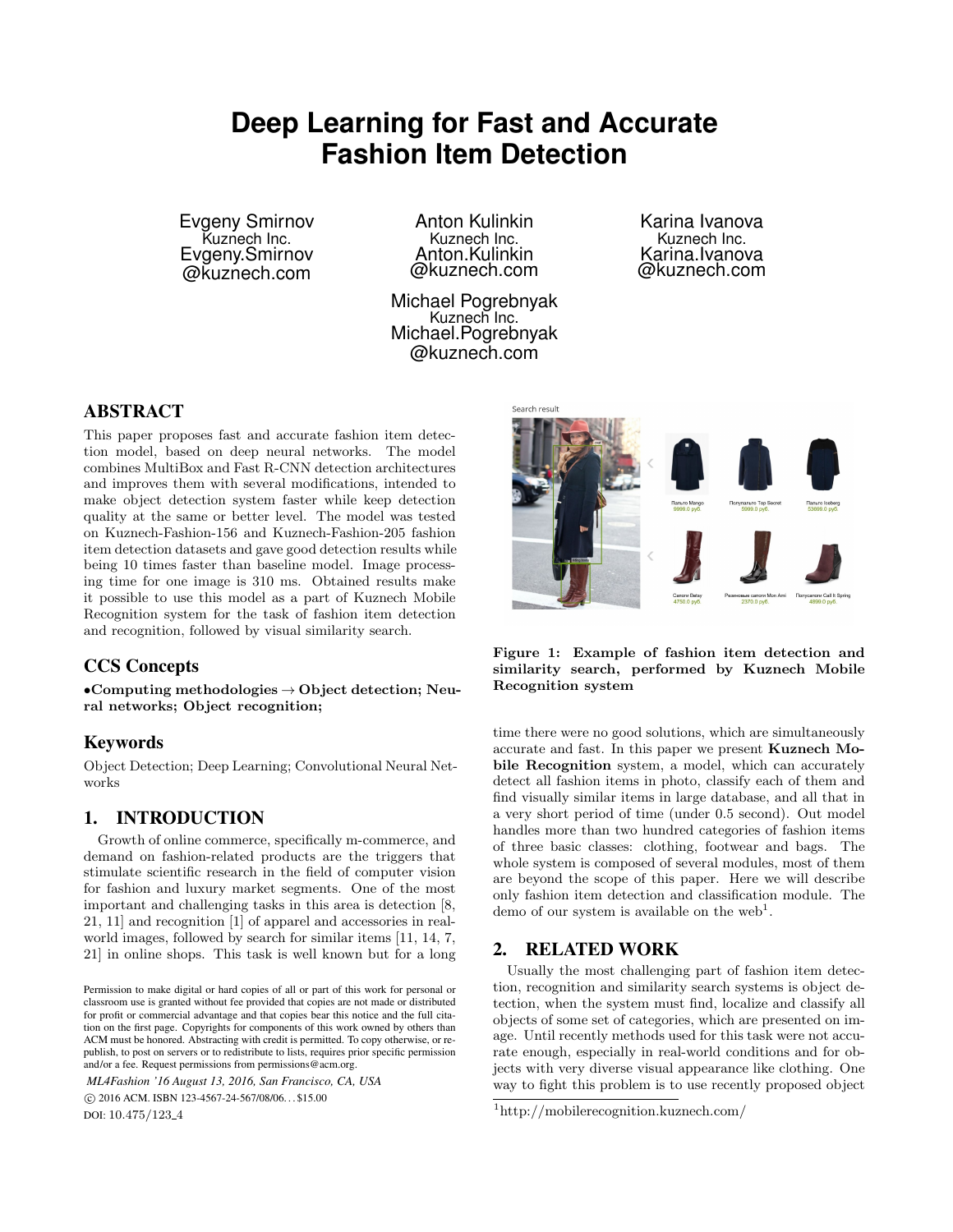detection methods based on Convolutional Neural Networks [13]. In the last couple of years Convolutional Neural Networks proved to be the best method for visual recognition problems, even outperforming humans in some image classification challenges [9]. There are several ways how Convolutional Neural Networks could help in object detection. One of them is R-CNN [6], model for object detection, which consists of bottom-up region proposal phase and region classification phase. This model was used for fashion item detection in [8]. Similar models also were used for bag detection [4, 2]. The problem of this model is that it takes too much time to detect objects. Later authors proposed better version of this model - Fast R-CNN [5]. It worked much faster than original R-CNN and could be used in real applications. We used this model as a baseline for our system and improved it in several ways. Our final model works 10 times faster than Fast R-CNN, keeping similar level of detection accuracy. In the following parts of the paper we'll describe how we achieved this.

#### 3. PROPOSED METHOD

In most papers, which use R-CNN or Fast R-CNN for object detection [6, 5, 7, 8, 2] method called Selective Search [20] is used for region proposals generation. It is good but slow method, it takes 2.6 seconds to generate all proposals needed for one image. This is why our first modification to the standard Fast R-CNN model was switching Selective Search to different method - modified version of MultiBox [19].

# 3.1 Modified MultiBox for proposal generation

MultiBox is a neural network that receives an input image and generates N region predictions - coordinates of bounding boxes and values of network's confidence that this particular region (bounding box) contains an object. MultiBox is trained with backpropagation as usual neural network. It differs from usual neural networks, used for classification tasks, in its "head" with loss functions: it has two separate branches, one for predicting region coordinates (it is trained with L2 loss function in original paper) and another for predicting confidence values (in original paper it is trained with Softmax). We discovered that if we change  $L2$  Loss function (1) to Smooth L1 Loss function [5]  $(2,3)$  then network starts to generate better region proposals.

$$
F_{match}(x,l) = \frac{1}{2} \sum_{i,j} x_{ij} ||l_i - g_j||_2^2
$$
 (1)

$$
L_{loc}(t^u, v) = \sum_{i \in x, y, w, h} smooth_{L1}(t_i^u - v_i)
$$
 (2)

$$
smooth_{L1}(x) = \begin{cases} 0, 5x^2 & , ||x|| < 1\\ ||x|| - 0, 5 & , ||x|| \ge 1 \end{cases}
$$
 (3)

Also we switched standard Softmax loss to its modified version with hard bootstrapping from [16] to ensure better tolerance to noisy labels. Besides, to increase model training speed we used less neurons in the bottleneck layer of MultiBox network and initialized neural network's weights with weights, taken from **GoogLeNet** [18], pre-trained on



Figure 2: Architecture of MultiBox network's output layers

ImageNet dataset, and then fine-tune the network on our dataset (in original paper MultiBox was trained from scratch).

As in original paper, we used adjustable threshold for confidence values of MultiBox to filter object proposals that obviously do not contain any objects. To make object predictions more accurate, especially for very small objects, we used MultiBox in spatial pyramid fashion: instead of just using one full image as input we used 14 of its different crops in several scales. This slows detection but ensures very high accuracy.

#### 3.2 Region classification

As a result of MultiBox a certain amount of region proposals is generated. This is an equivalent of the outputs of Selective Search method in original Fast R-CNN model, so for each proposal box, we need to define whether it contains an object, and if yes, of which class. For this purpose convolutional neural networks (CNN) are used. In older R-CNN model [6] each resulting region proposal box was cut from input image, brought to the same size and put through a neural network, which outputs a vector of N+1 values corresponding to the probability of the box's belonging to each of N classes or the "background" class (non-presence of any object). In case if it is required to evaluate a big number of boxes (and for Selective Search it is more than thousand boxes), this resulted in considerable time consumption. The main difference of Fast R-CNN model is that the neural network does not treat each box prediction individually, but the image itself as a whole. Passing through a sequence of convolutional layers to the upper levels of the network, the image is converted into a set of feature maps. In this case, box predictions are cut not from input image, but from feature maps, and then one by one go through only the uppermost layers of the network. Thus, a considerable acceleration of network performance is obtained, since instead of thousand image passes through the full network it is required to make only one pass. Furthermore, by using MultiBox for generating box predictions, it is possible to reduce the number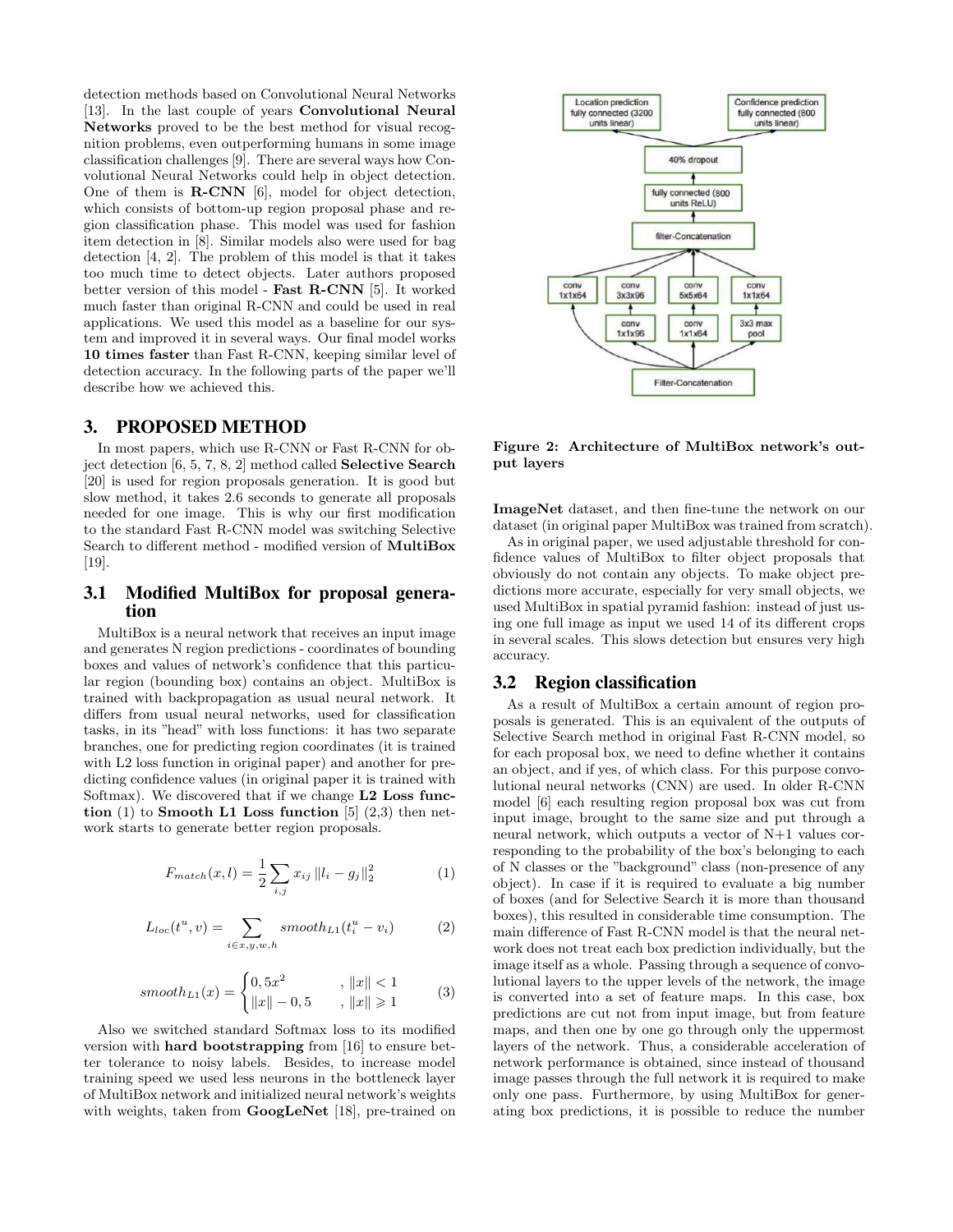

Figure 3: Non Maximum Suppression applied to the detection results

of used boxes from thousands to hundreds or tens by beforehand setting the confidence threshold value which will significantly raise system performance. Unlike in the Fast R-CNN version, described in original paper [5], as a base network we used GoogLeNet [18], which is faster than network from Fast R-CNN paper and which, as in case with MultiBox, was trained on the task of ImageNet classification and later fine-tuned on our detection task. Also we placed ROI Pooling layer after 7th Inception block instead of last convolutional layer as in original paper. This way we slow down the network's work for a bit but make it more suitable for fine-tuning. Additionally, due to a relatively small size of a training set (100-200 images per class), we actively used various distortions (mirroring, image stretching by the width and height, image cropping, etc.) as a way of **data** augmentation.

#### 3.3 Post-processing of detection results

We used a Non Maximum Suppression method (NMS) [6] to exclude unnecessary detection of one and the same object at the stage of results post-processing: among much intersecting fields classified as containing objects of the same class, we selected areas with the highest probability of containing an object of this class.

# 4. EXPERIMENTS

# 4.1 Dataset

To train a MultiBox network and region classifier network we collected and manually labelled with bounding boxes a dataset of 25,000 images, which contains various items of clothing, shoes and accessories - 156 classes in total. For testing we used another set of 6,000 images. We'll refer to this dataset as Kuznech-Fashion-156. Later we updated this dataset with more classes (205 classes in total) and more images (40,000 for training, 12,000 for tests) We'll refer to this updated dataset as Kuznech-Fashion-205. While the total number of images in these datasets is not very large compared with datasets like ImageNet, they present very diverse sets of training and testing data ranging from very high-quality advertisment pictures to low resolution images from mobile phones. Some images contain only one object of one single category, others have a lot of different object from different categories. Since there are only 100-200 images per

| Table 1: Comparison of MultiBox $+$ Fast R-CNN |                       |  |
|------------------------------------------------|-----------------------|--|
| model with Selective Search + Fast R-CNN model |                       |  |
| Model                                          | Processing Time, sec. |  |

| Model                           | Processing Time, sec |
|---------------------------------|----------------------|
| Selective Search $+$ Fast R-CNN |                      |
| MultiBox $+$ Fast R-CNN         | 0.3                  |

Table 2: Region proposal generation methods

| Method                     | Processing Time, sec |
|----------------------------|----------------------|
| Selective Search [20]      | 2.6                  |
| GOP [12]                   | 0.6                  |
| Edge Boxes [23]            | 0.25                 |
| MultiBox                   | 0.04                 |
| MultiBox (spatial pyramid) | 0.14                 |

class, and a lot of classes are similar, to get good results it is important to use data augmentation methods or neural networks pretrained on large datasets.

#### 4.2 Results

Evaluation of the system work quality was made according to two main guidelines: quality of object detection and amount of processing time. Our main goal was to create a model with good detection precision and recall, which could process one image in less than 0.5 second, so it could be used in real applications. As a result we achieved average precision of 81% and recall of 85.5% on dataset Kuznech-Fashion-156. To process one image it takes about 310 ms. Comparison of the proposed detection model with original Fast R-CNN + Selective Search model is shown in Table 1. Comparison of our modified MultiBox method with other methods of region proposal generation is shown in Table 2. Later we trained our model on Kuznech-Fashion-205 dataset and achieved average precision of 81.25% and recall of 78%.

# 5. CONCLUSIONS

Using Fast R-CNN model combined with the modified MultiBox method for region proposal generation, we built a system, that quite reasonably and accurately detects objects of 156 and 205 classes in the images, and works fast enough to be used in real applications. The resulting working speed was several times higher than that of existing analogs (at the time when experiments were conducted). Thanks to pretrained classification network, which we used to initialize our models, modified loss functions in MultiBox and additional data augmentation techniques, we were able to successfully train the system on a relatively small dataset. This model is used as a part of Kuznech Mobile Recognition system, combined with algorithms for visual similarity search. However, at this point of time the system is still not perfect. To predict regions containing objects and classify them, we use two different networks, which requires replicated computation of low-level features. By combining these two networks into one, we could use same features on the step of prediction boxes and object classification. Thus, computational costs could be considerably reduced. Similar things were performed in [17, 15]. Also the system could be improved by using better neural network architectures [10, 22] and activation functions [3].